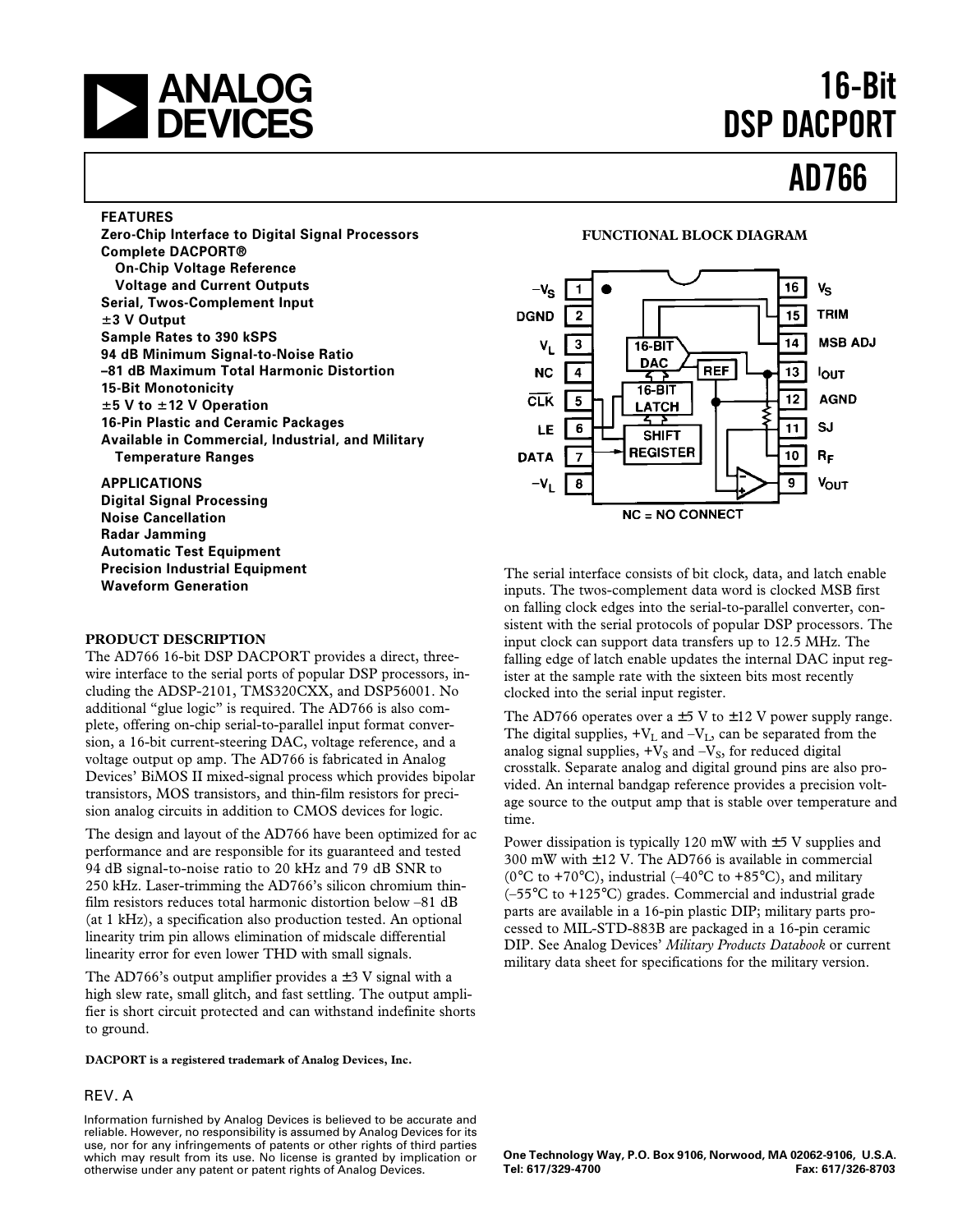## AD766—SPECIFICATIONS (T<sub>MIN</sub> to T<sub>MAX</sub>, ±5 V supplies, F<sub>S</sub> = 500 kSPS unless otherwise noted. No deglitchers or **MSB trimming is used.)**

|                                                                                                                          | AD766J   |                      | <b>AD766A</b>  |          |                      |                |                     |
|--------------------------------------------------------------------------------------------------------------------------|----------|----------------------|----------------|----------|----------------------|----------------|---------------------|
| Parameter                                                                                                                | Min      | Typ                  | Max            | Min      | Typ                  | Max            | Units               |
| <b>RESOLUTION</b>                                                                                                        |          |                      | 16             |          |                      | 16             | <b>Bits</b>         |
| DIGITAL INPUTS                                                                                                           |          |                      |                |          |                      |                |                     |
| V <sub>IH</sub>                                                                                                          | 2.0      |                      | $+V_{L}$       | 2.0      |                      | $+V_L$         | V                   |
| $V_{IL}$                                                                                                                 |          |                      | 0.8            |          |                      | 0.8            | V                   |
| $I_{IH}$ , $V_{IH} = V_L$<br>$I_{IL}$ , $V_{IL} = 0.4$                                                                   |          |                      | 1.0<br>$-10$   |          |                      | 1.0<br>$-10$   | μA<br>μA            |
| SERIAL PORT TIMING                                                                                                       |          |                      |                |          |                      |                |                     |
| Serial Clock Period $(t_{CLK})$                                                                                          | 95       |                      |                | 115      |                      |                | ns                  |
| Serial Clock HI (t <sub>HI</sub> )                                                                                       | 30       |                      |                | 30       |                      |                | ns                  |
| Serial Clock LO (t <sub>LO</sub> )                                                                                       | 30       |                      |                | 70       |                      |                | ns                  |
| Data Valid $(tDATA)$                                                                                                     | 40       |                      |                | 40       |                      |                | ns                  |
| Data Setup $(t_S)$<br>Data Hold $(t_H)$                                                                                  | 15<br>15 |                      |                | 20<br>20 |                      |                | ns<br>ns            |
| Clock-to-Latch-Enable (t <sub>CTLE</sub> )                                                                               | 80       |                      |                | 100      |                      |                | ns                  |
| Latch-Enable-to-Clock (tLETC)                                                                                            | 15       |                      |                | 15       |                      |                | ns                  |
| Latch Enable HI $(tLEHI)$                                                                                                | 40       |                      |                | 40       |                      |                | ns                  |
| Latch Enable LO $(tLELO)$                                                                                                | 40       |                      |                | 80       |                      |                | ns                  |
| ACCURACY <sup>1</sup>                                                                                                    |          |                      |                |          |                      |                |                     |
| Gain Error                                                                                                               |          | ±2.0                 |                |          | $\pm 2.0$            |                | % of FSR            |
| Gain Drift<br>Midscale Output Voltage Error                                                                              |          | ±25<br>±30           |                |          | ±25<br>±30           |                | ppm of FSR/°C<br>mV |
| Bipolar Zero Drift                                                                                                       |          | ±4                   |                |          | ±4                   |                | ppm of FSR/°C       |
| Differential Linearity Error                                                                                             |          | ±0.001               |                |          | ±0.001               |                | % of FSR            |
| Monotonicity                                                                                                             |          | 15                   |                |          | 15                   |                | <b>Bits</b>         |
| TOTAL HARMONIC DISTORTION                                                                                                |          |                      |                |          |                      |                |                     |
| $F_{\text{OUT}} = 1037 \text{ Hz}^1$                                                                                     |          |                      |                |          |                      |                |                     |
| 0 dB<br>$-20$ dB                                                                                                         |          | $-88$                | $-81$          |          | $-88$                | $-81$          | dB                  |
| $-60$ dB                                                                                                                 |          | $-75$<br>$-37$       | $-65$<br>$-27$ |          | $-75$<br>$-37$       | $-65$<br>$-27$ | dB<br>dB            |
| $F_{\text{OUT}} = 49.07 \text{ kHz}^2$                                                                                   |          |                      |                |          |                      |                |                     |
| 0 dB                                                                                                                     |          | -77                  | $-72$          |          | $-77$                | $-72$          | dB                  |
| $-20$ dB                                                                                                                 |          | $-69$                | -66            |          | $-69$                | -66            | dB                  |
| $-60$ dB                                                                                                                 |          | $-25$                | $-21$          |          | $-25$                | $-21$          | dB                  |
| SIGNAL-TO-NOISE RATIO <sup>3</sup>                                                                                       |          |                      |                |          |                      |                |                     |
| 20 Hz to 20 kHz $(F_{\text{OUT}} = 1037 \text{ Hz})^1$<br>20 kHz to 250 kHz ( $F_{\text{OUT}}$ = 49.07 kHz) <sup>2</sup> | 94<br>79 | 102<br>83            |                | 94<br>79 | 102<br>83            |                | dB<br>dB            |
|                                                                                                                          |          |                      |                |          |                      |                |                     |
| SETTLING TIME (to ±0.0015% of FSR)<br>Voltage Output <sup>1</sup>                                                        |          |                      |                |          |                      |                |                     |
| 6 V Step                                                                                                                 |          | 1.5                  |                |          | 1.5                  |                | μs                  |
| 1 LSB Step                                                                                                               |          | 1.0                  |                |          | 1.0                  |                | μs                  |
| Slew Rate                                                                                                                |          | 9                    |                |          | 9                    |                | $V/\mu s$           |
| Current Output                                                                                                           |          |                      |                |          |                      |                |                     |
| 1 mA Step 10 $\Omega$ to 100 $\Omega$ Load<br>$1 k\Omega$ Load                                                           |          | 350<br>350           |                |          | 350<br>350           |                | ns<br>ns            |
| <b>OUTPUT</b>                                                                                                            |          |                      |                |          |                      |                |                     |
| Voltage Output Configuration <sup>1</sup>                                                                                |          |                      |                |          |                      |                |                     |
| Bipolar Range                                                                                                            | ±2.88    | ±3.0                 | $\pm 3.12$     | ±2.88    | ±3.0                 | ±3.12          | V                   |
| Output Current                                                                                                           |          | ±8.0                 |                |          | ±8.0                 |                | mA                  |
| Output Impedance                                                                                                         |          | 0.1                  |                |          | 0.1                  |                | Ω                   |
| Short Circuit Duration<br>Current Output Configuration                                                                   |          | Indefinite to Common |                |          | Indefinite to Common |                |                     |
| <b>Bipolar Range</b>                                                                                                     | ±0.7     | ±1.0                 | ±1.3           | ±0.7     | ±1.0                 | ±1.3           | mA                  |
| Output Impedance $(\pm 30\%)$                                                                                            |          | 1.7                  |                |          | 1.7                  |                | $k\Omega$           |
| POWER SUPPLY                                                                                                             |          |                      |                |          |                      |                |                     |
| Voltage: $+V_L$ and $+V_S$                                                                                               | 4.75     |                      | 13.2           | 4.75     |                      | 13.2           | V                   |
| $-V_L$ and $-V_S$                                                                                                        | $-13.2$  |                      | $-4.75$        | $-13.2$  |                      | $-4.75$        | V                   |
| Current Case $1^1$ : $V_s$ and $V_L$ = +5 V<br>+I                                                                        |          | 12.0                 | 15.0           |          | 12.0                 | 15.0           | mA                  |
| $-VS$ and $-VL = -5$ V<br>$-I$<br>Case 2: $V_s$ and $V_L$ = +12 V<br>$+I$                                                |          | $-12.0$<br>10.5      | $-15.0$        |          | $-12.0$<br>10.5      | $-15.0$        | mA<br>mA            |
| $-V_S$ and $-V_L = -12$ V<br>$-I$                                                                                        |          | $-14$                |                |          | $-14$                |                | mA                  |
| Case $3^4$ : $V_S$ and $V_L$ = +5 V<br>$+I$                                                                              |          | 12                   |                |          | 12                   |                | mA                  |
| $-V_S$ and $-V_L$ = -12 V<br>$-I$                                                                                        |          | $-14$                |                |          | $-14$                |                | mA                  |
| Power Dissipation: $V_s$ and $V_L = \pm 5$ V <sup>1</sup>                                                                |          | 120                  | 150            |          | 120                  | 150            | mW                  |
| $V_S$ and $V_L = \pm 12$ V<br>$V_S$ and $V_L$ = +5 V,                                                                    |          | 300                  |                |          | 300                  |                | mW                  |
| $-V_S$ and $-V_L = -12 V^4$                                                                                              |          | 225                  |                |          | 225                  |                | mW                  |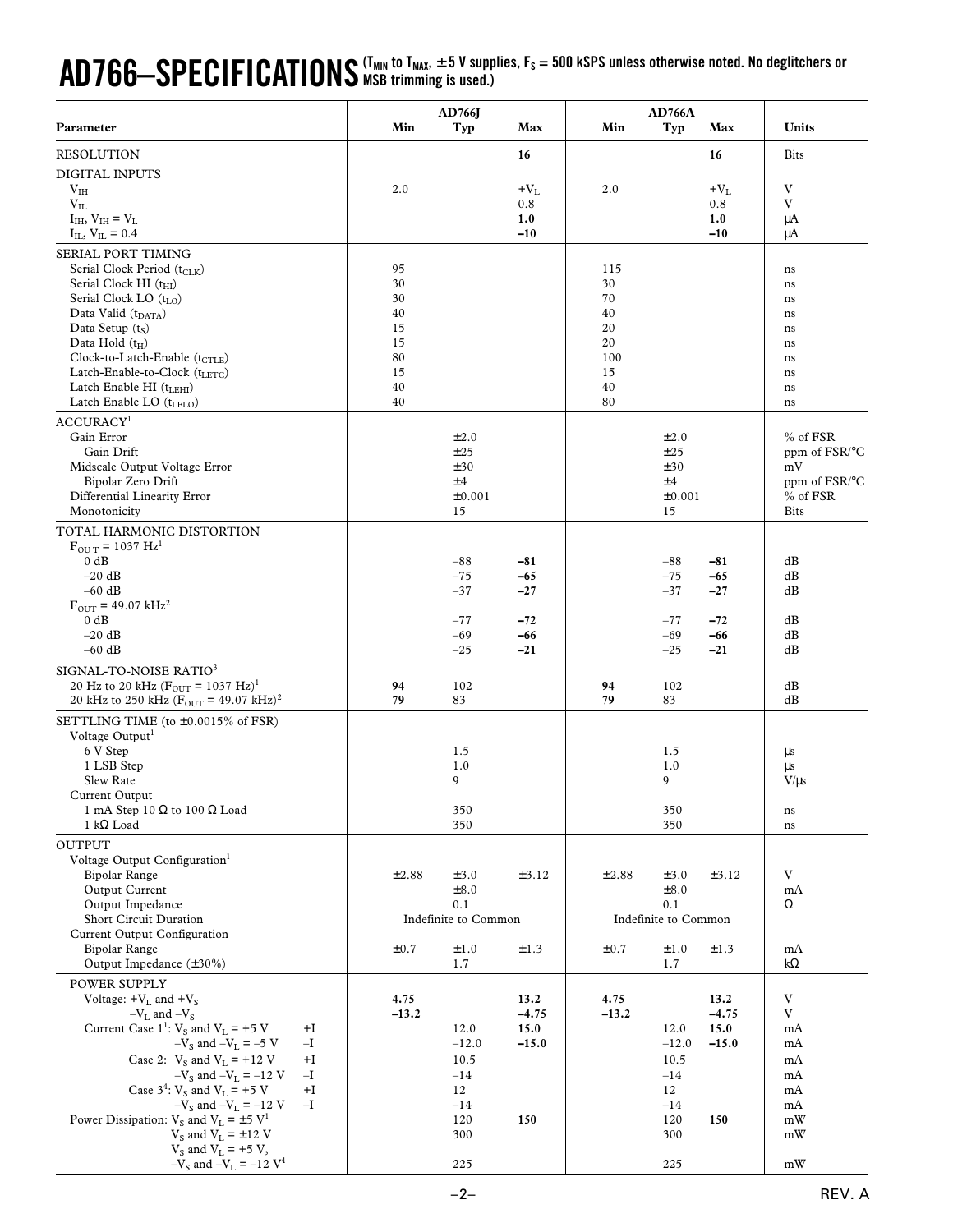| Parameter         | Min   | <b>AD766J</b><br>Typ | Max    | Min   | <b>AD766A</b><br>Typ<br>Max | <b>Units</b> |
|-------------------|-------|----------------------|--------|-------|-----------------------------|--------------|
| TEMPERATURE RANGE |       |                      |        |       |                             |              |
| Specified         |       |                      | $+70$  | $-40$ | $+85$                       | $\circ$<br>◡ |
| Storage           | $-60$ |                      | $+100$ | $-60$ | $+100$                      | $\circ$<br>◡ |

**NOTES** 

<sup>1</sup>For A grade only, voltage outputs are guaranteed only if  $\rm +V_S \geq 7$  V and  $\rm -V_S \leq -7$  V.

<sup>2</sup>Specified using external op amp, see Figure 3 for more details.

<sup>3</sup>Tested at full-scale input.

<sup>4</sup>For A grade only, power supplies must be symmetric, i.e.,  $V_S = |-V_S|$  and  $+V_L = |-V_L|$ . Each supply must independently meet this equality within  $\pm 5\%$ .

All min and max specifications are guaranteed. Specifications in boldface are tested on all production units at final electrical test. Results from those tests are used to calculate outgoing quality levels.

Specifications subject to change without notice.

#### **ABSOLUTE MAXIMUM RATINGS\***

| $-V_s$ to AGND $\ldots \ldots \ldots \ldots \ldots \ldots \ldots \ldots \ldots -13.2$ V to 0 V |
|------------------------------------------------------------------------------------------------|
| Digital Inputs to DGND $\ldots \ldots \ldots \ldots \ldots \ldots -0.3$ V to $V_L$             |
| AGND to DGND $\dots\dots\dots\dots\dots\dots\dots\dots\dots\dots\dots\dots\dots\dots$          |
| Short Circuit Protection  Indefinite Short to Ground                                           |
|                                                                                                |

\*Stresses greater than those listed under "Absolute Maximum Ratings" may cause permanent damage to the device. This is a stress rating only and functional operation of the device at these or any other conditions above those indicated in the operational section of this specification is not implied. Exposure to absolute maximum rating conditions for extended periods may affect device reliability.

#### **PIN DESIGNATIONS**

| Pin | <b>Function</b>         | Description                                |
|-----|-------------------------|--------------------------------------------|
| 1   | $-V_{S}$                | <b>Analog Negative Power Supply</b>        |
| 2   | <b>DGND</b>             | Digital Ground                             |
| 3   | $V_{L}$                 | Logic Positive Power Supply                |
| 4   | NC.                     | No Connection                              |
| 5   | $\overline{\text{CLK}}$ | Clock Input                                |
| 6   | LE                      | Latch Enable Input                         |
|     | <b>DATA</b>             | Serial Data Input                          |
| 8   | $-V_{L}$                | Logic Negative Power Supply                |
| 9   | $V_{\text{OUT}}$        | Voltage Output                             |
| 10  | $R_{\rm F}$             | <b>Feedback Resistor</b>                   |
| 11  | SI                      | Summing Junction                           |
| 12  | <b>AGND</b>             | Analog Ground                              |
| 13  | $I_{\rm OUT}$           | Current Output                             |
| 14  | <b>MSB ADI</b>          | <b>MSB</b> Adjustment Terminal             |
| 15  | <b>TRIM</b>             | <b>MSB Trimming Potentiometer Terminal</b> |
| 16  | $V_{S}$                 | Analog Positive Power Supply               |

#### **ORDERING GUIDE**

| Model                | <b>Temperature</b><br>Range        | Package<br>Option* |
|----------------------|------------------------------------|--------------------|
| $AD766$ <sup>N</sup> | $10^{\circ}$ C to +70 $^{\circ}$ C | $N-16$             |
| AD766AN              | $-40^{\circ}$ C to $+85^{\circ}$ C | $N-16$             |
|                      | AD766SD/883B -55°C to +125°C       | $D-16$             |

\*N = Plastic DIP; D = Ceramic DIP.

#### **CONNECTION DIAGRAM**



#### **ESD SENSITIVITY**

The AD766 features input protection circuitry consisting of large "distributed" diodes and polysilicon series resistors to dissipate both high energy discharges (Human Body Model) and fast, low energy pulses (Charged Device Model). Per Method 3015.2 of MIL-STD-883C, the AD766 has been classified as a Category 1 Device.

Proper ESD precautions are strongly recommended to avoid functional damage or performance degradation. Charges as high as 4000 volts readily accumulate on the human body and test equipment, and discharge without detection. Unused devices must be stored in conductive foam or shunts, and the foam discharged to the destination socket before devices are removed. For further information on ESD precaution, refer to Analog Devices' *ESD Prevention Manual.*

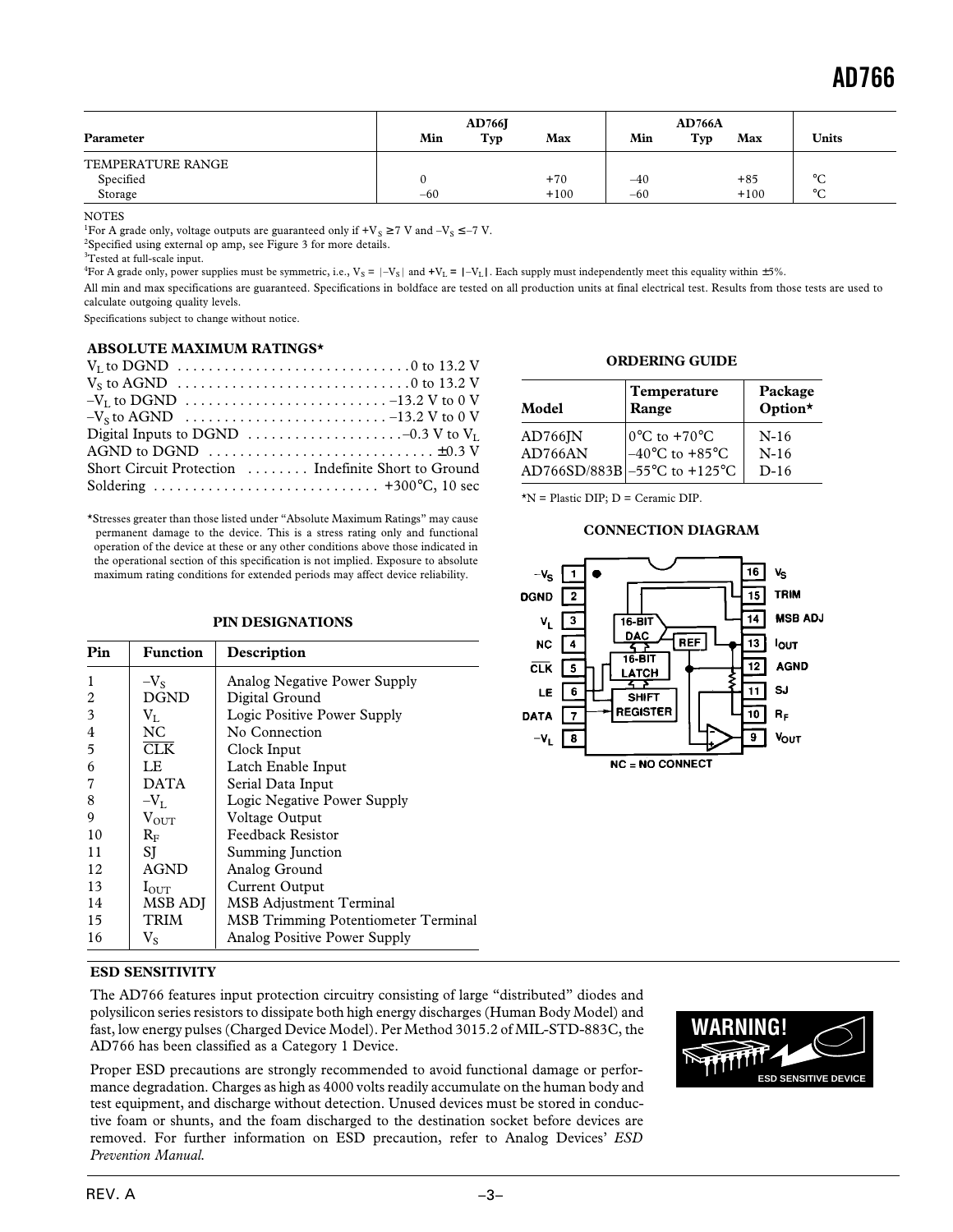# **AD766–Definition of Specifications**

#### **TOTAL HARMONIC DISTORTION**

Total Harmonic Distortion (THD) is defined as the ratio of the square root of the sum of the squares of the values of the harmonics to the value of the fundamental input frequency. It is expressed in percent (%) or decibels (dB).

THD is a measure of the magnitude and distribution of integral linearity error and differential linearity error. The distribution of these errors may be different, depending on the amplitude of the output signal. Therefore, to be most useful, THD should be specified for both large and small signal amplitudes.

#### **SETTLING TIME**

Settling Time is the time required for the output to reach and remain within a specified error band about its final value, measured from the digital input transition. It is the primary measure of dynamic performance.

#### **BIPOLAR ZERO ERROR**

Bipolar Zero Error or midscale error is the deviation of the actual analog output from the ideal output  $(0 V)$  when the 2s complement input code representing half scale (all 0s) is loaded in the input register.

#### **DIFFERENTIAL LINEARITY ERROR**

Differential Linearity Error is the measure of the variation in analog value, normalized to full scale, associated with a 1 LSB change in the digital input. Monotonic behavior requires that the differential linearity error not exceed 1 LSB in the negative direction.

#### **MONOTONICITY**

A D/A converter is monotonic if the output either increases or remains constant as the digital input increases.

#### **SIGNAL-TO-NOISE RATIO**

SNR is defined as the ratio of the fundamental to the square root of the sum of the squares for the values of all the nonfundamental, nonharmonic signals for a specified bandwidth. SNR is tested at full-scale input. The AD766 specifies SNR for 20 kHz and 250 kHz bandwidths.

#### **FUNCTIONAL DESCRIPTION**

Serial input data is clocked into the AD766's shift register by the falling edge of  $\overline{\text{CLK}}$ . Data is presumed to be in twos complement format with MSB (i.e., the sign bit) clocked in first. The shift register converts the most recently clocked-in 16 bits to a parallel word. The falling edge of the latch enable (LE) signal causes the most recent parallel word to be transferred to the internal DAC input latch. See Figure 2 for detailed serial port timing requirements.

The contents of the DAC input latch cause the 16-bit DAC to generate a corresponding current. This  $\pm 1$  mA current is available directly on the  $I_{\text{OUT}}$  pin.

To use the internal op amp, connect  $I<sub>OUT</sub>$  (Pin 13) directly to the summing junction pin, SJ (Pin 11) and connect the feedback resistor pin,  $R_F$  (Pin 10) to  $V_{OUT}$  (Pin 9). Note that the internal op amp is in the inverting configuration. Using the internal 3 kΩ feedback resistor, this op amp will produce  $±3$  V outputs.

One advantage of external pins at each end of the feedback resistor is that it allows the user to implement a single pole active low-pass filter simply by adding a capacitor across these pins (Pins 10 and 13). The circuit can best be understood redrawn as shown in Figure 1.



Figure 1. Low-Pass Filter Using External Capacitor The frequency response from this filter will be

$$
\frac{V_{OUT}(s)}{I_{OUT}} = \frac{-R_F}{R_F \cdot C \cdot s + 1}
$$

where  $R_F$  is 3 kΩ (±20%).



Figure 2. AD766 Serial Input Timing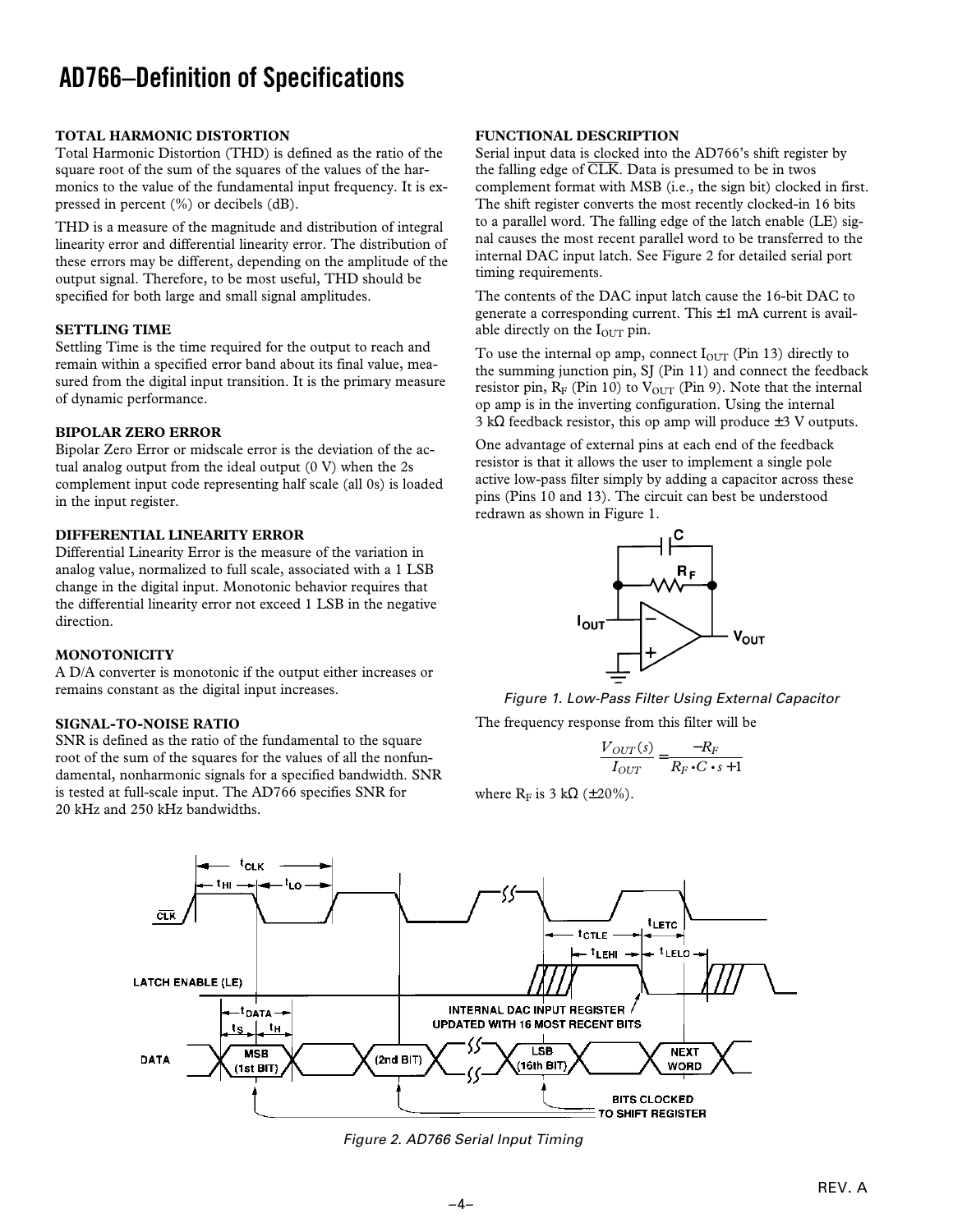For applications requiring broader bandwidths and/or even lower noise than that afforded by the AD766's internal op amp, an external op amp can easily by used in its place.  $I_{\text{OUT}}$  (Pin 13) drives the negative (inverting) input terminal of the external op amp, and its external voltage output is connected to the feedback resistor pin,  $R_F$  (Pin 10). To insure that the AD766's unused internal op amp remains in a closed-loop configuration,  $V<sub>OUT</sub>$  (Pin 9) should be tied to the summing junction pin, SJ (Pin 11).

As an example, Figure 3 shows the AD766 using the AD744 op amp as an external current-to-voltage converter. In this inverting configuration, the AD744 will provide the same  $\pm 3$  V output as the internal op amp would have. Other recommended amplifiers include the AD845 and AD846. Note that a single pole of low-pass filtering could also be attained with this circuit simply by adding a capacitor in parallel with the feedback resistor as just shown in Figure 1.



Figure 3. External Op Amp Connections

Residual DAC differential linearity error around midscale can be externally trimmed out, improving THD beyond the AD766's guaranteed tested specifications. This error is most significant with low-amplitude signals because the ratio of the midscale linearity error to the signal amplitude is greatest in this case, thereby increasing THD. The MSB adjust circuitry shown in Figure 4 can be used for improving THD with low-level signals. Otherwise, the AD766 will operate to its specifications with MSB ADJ (Pin 14) and TRIM (Pin 15) unconnected.



Figure 4. Optional MSB Adjustment Circuit

#### **ANALOG CIRCUIT CONSIDERATIONS GROUNDING RECOMMENDATIONS**

The AD766 has two ground pins, designated AGND (analog ground) and DGND (digital ground). The analog ground pin is the "high-quality" ground reference point for the device. The analog ground pin should be connected to the analog common point in the system. The output load should also be connected to that same point.

The digital ground pin returns ground current from the digital logic portions of the AD766 circuitry. This pin should be connected to the digital common point in the system.

As illustrated in Figure 5, the analog and digital grounds should be connected together at one point in the system.



Figure 5. Recommended Circuit Schematic

#### **POWER SUPPLIES AND DECOUPLING**

The AD766 has four power supply input pins.  $\pm V_S$  provide the supply voltages to operate the linear portions of the DAC including the voltage reference, output amplifier and control amplifier. The  $\pm V_s$  supplies are designed to operate from  $\pm 5$  V to ±12 V.

The  $\pm V_L$  supplies operate the digital portions of the chip, including the input shift register and the input latching circuitry. The  $\pm V_L$  supplies are also designed to operate from  $\pm 5$  V to  $\pm$ 12 V. To assure freedom from latch-up, -V<sub>L</sub> should never go more negative than  $-V<sub>S</sub>$ .

Special restrictions on power supplies apply to extended temperature range versions of the AD766 that do not apply to the commercial AD766J. First, supplies must be symmetric. That is,  $+V_s = |-V_s|$  and  $+V_l = |-V_l|$ . Each supply must independently meet this equality within  $\pm 5\%$ . Since we require that  $-V_s \le -V_L$ to guarantee latch-up immunity, this symmetry principle implies that the positive analog supply must be greater than or equal to the positive digital supply, i.e.,  $V_S \ge -V_L$  for extended-temperature range parts. In other words, the digital supply range must be inside the analog supply range. Second, the internal op amp's performance in generating voltage outputs is only guaranteed if  $+V_S \ge 7$  V (and  $-V_S \le -7$  V, by the symmetry principle). These constraints do not apply to the AD766J.

Decoupling capacitors should be used on all power supply pins. Furthermore, good engineering practice suggests that these capacitors be placed as close as possible to the package pins as well as the common points. The logic supplies,  $\pm V_L$ , should be decoupled to digital common; and the analog supplies,  $\pm V_s$ , should be decoupled to analog common.

The use of four separate power supplies will reduce feedthrough from the digital portion of the system to the linear portions of the system, thus contributing to the performance as tested. However, four separate voltage supplies are not necessary for good circuit performance. For example, Figure 6 illustrates a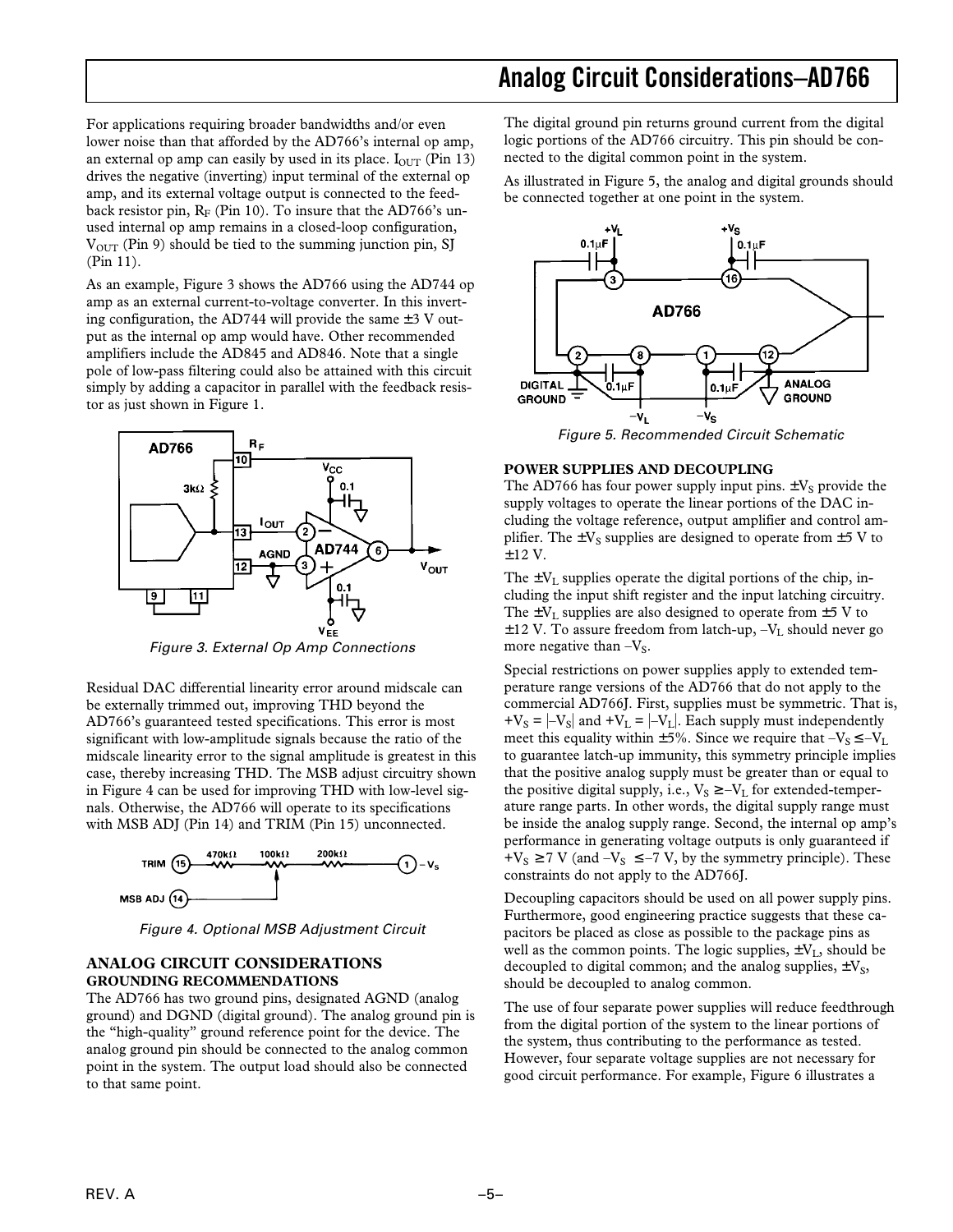# **AD766**

system where only a single positive and a single negative supply are available. In this case, the positive logic and positive analog supplies may both be connected to the single positive supply. The negative logic and negative analog supplies may both be connected to the single negative supply. Performance would benefit from a measure of isolation between the supplies introduced by using simple low-pass filters in the individual power supply leads.





As with most linear circuits, changes in the power supplies will affect the output of the DAC. Analog Devices recommends that well regulated power supplies with less than 1% ripple be incorporated into the design of any system using these device.

### **MEASUREMENT OF TOTAL HARMONIC DISTORTION**

The THD specification of a DSP DAC represents the amount of undesirable signal produced during reconstruction of a digital waveform. To account for the variety of operating conditions

in signal processing applications, the DAC is tested at two output frequencies and at three signal levels over the full operating temperature ranges.

A block diagram of the test setup is shown in Figure 8. In this test setup, a digital data stream, representing a 0 dB, –20 dB or –60 dB sine wave is sent to the device under test. The frequencies used are 1037 Hz and 49.07 kHz. Input data is latched into the AD766 at 500 kSPS. The AD766 under test produces an analog output signal using the on-board op amp for 1 kHz and an external op amp for 50 kHz.

The automatic test equipment digitizes the output test waveform, and then an FFT to 250 kHz is performed on the results of the test. Based on the first 9 harmonics of the fundamental 1037 Hz and the first 3 harmonics of the 49.07 kHz output waves, the total harmonic distortion of the device is calculated. Neither a deglitcher nor an MSB trim is used during the THD test.

The circuit design, layout and manufacturing techniques employed in the production of the AD766 result in excellent THD performance. Figure 9 shows the typical unadjusted THD performance of the AD766 for various amplitudes of 1 kHz and 50 kHz sine waves. As can be seen, the AD766 offers excellent performance even at amplitudes as low as 60 dB. Figure 10 illustrates the typical THD versus frequency performance from the internal amplifier for a filtered AD766 output. At frequencies greater than approximately 30 kHz, depending on the lowpass filter used, an improvement in THD of 3–4 dB over the performance shown in the figure can be achieved. Figure 11 illustrates the consistent THD performance of the AD766 over temperature.







Figure 8. Distortion Test Circuit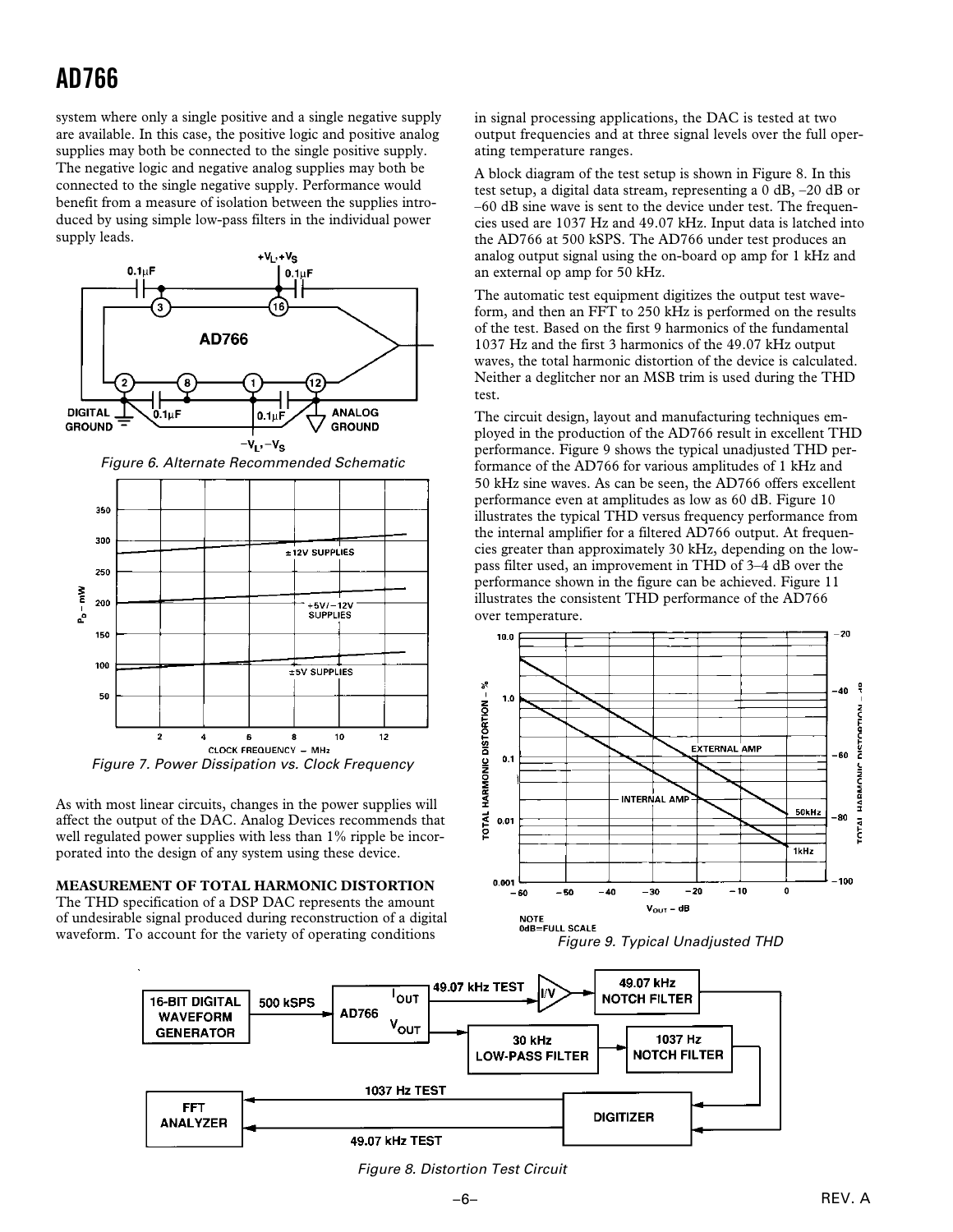

Figure 10. Typical THD vs. Frequency



Figure 11. THD vs. Temperature

### **INTERFACING THE AD766 TO DIGITAL SIGNAL PROCESSORS**

The AD766 is specifically designed to easily interface to several popular digital signal processors (DSP) without any additional logic. Such an interface reduces the possibility of interface problems and improves system reliability by minimizing component count.

# **AD766 TO ADSP-2101**

The ADSP-2101 incorporates two complete serial ports which can be directly interfaced to the AD766 as shown in Figure 12. The SCLK, TFS and DT outputs of the ADSP-2101 are connected directly to the CLK, LE and DATA inputs of the AD766, respectively. SCLK is internally generated and can be programmed to operate from 94 Hz to 6.25 MHz. Data (DT) is valid on the falling edge of SCLK. After 16 bits have been transmitted, the falling edge of TFS updates the AD766's data latch. Using both serial ports of the ADSP-2101, two AD766's can be directly interfaced with no additional hardware.

## **AD766 TO TMS320C25**

Figure 13 shows the zero-chip interface to the TMS320C25. The interface to other TMS320C2X processors is similar. Note that the C25 should be run in continuous mode. The C25's frame synch signal (FSX) will be asserted at the beginning of each 16-bit word but will actually latch in the previous word.



Figure 12. AD766 to ADSP-2101/ADSP-2102/ ADSP-2105/ ADSP-2111



Figure 13. AD766 to TMS320C25

The CLKS, FSX and DX outputs of the TMS320C25 are connected to the  $\overline{\text{CLK}}$ , LE and DATA inputs of the AD766, respectively. Data (DX) is valid on the falling edge of CLKX. The maximum serial clock rate of the TMS320C25 is 5 MHz.

# **AD766 TO DSP56000/56001**

Figure 14 shows the zero-chip interface to the DSP56000/ 56001. The SSI of the 56000/56001 allows serial clock rates up to fosc/4. SCK, SC2 and STD can be directly connected to the CLK, LE and DATA inputs of the AD766. The CRA control register of the 56000 allows SCK to be internally generated and software configurable to various divisions of the master clock frequency. The data (STD) is valid on the falling edge of SCK.



Figure 14. AD766 to DSP56000/DSP56001